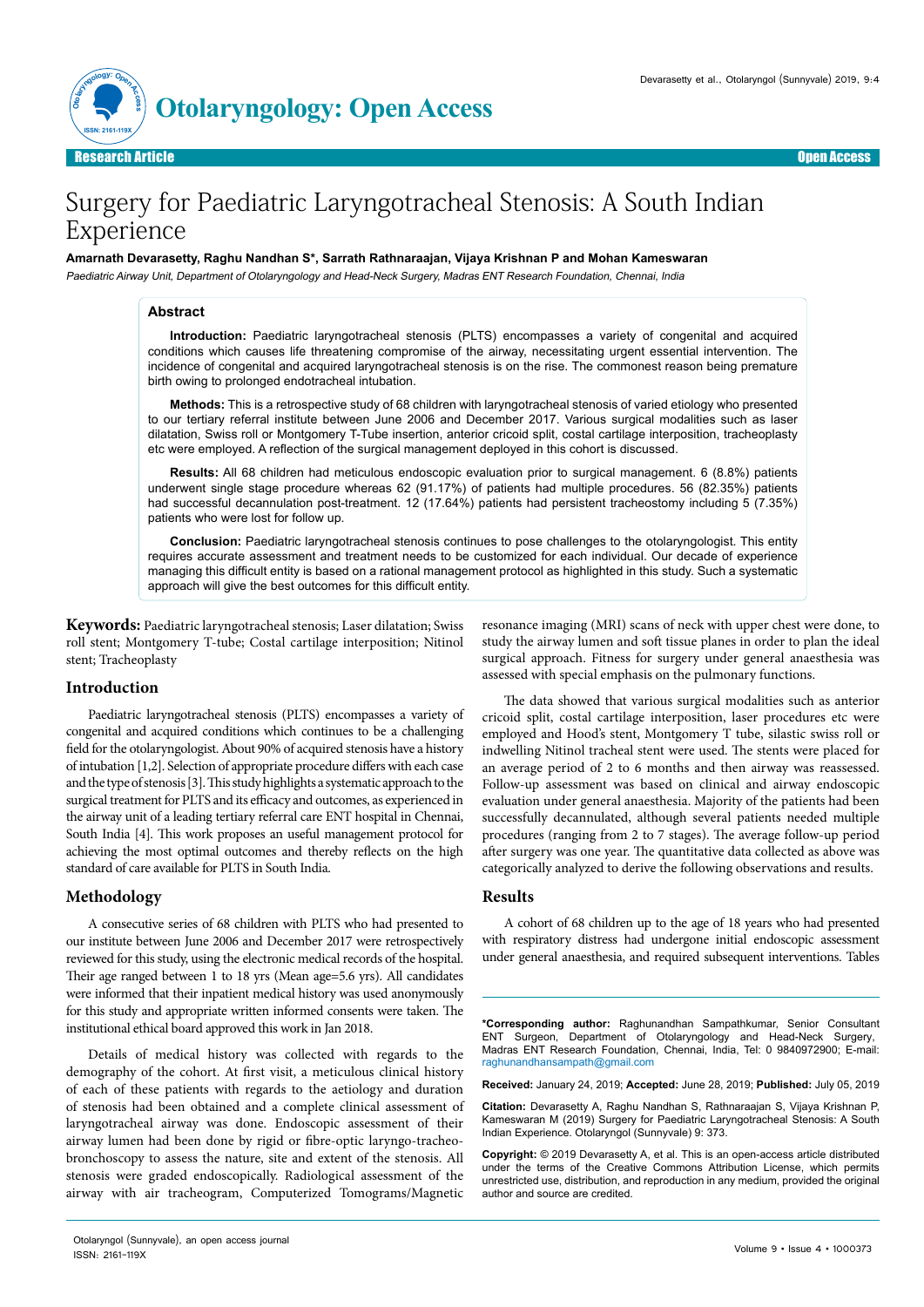# Page 2 of 4

1-3 provide a descriptive report of the aetiological spectrum, location and severity of stenosis and the management protocol undertaken.

| <b>Etiology</b>             | <b>Number of Patients (%)</b> |  |  |  |  |
|-----------------------------|-------------------------------|--|--|--|--|
| Congenital                  | 16 (23.52)                    |  |  |  |  |
| Post Intubation             | 38 (55.88)                    |  |  |  |  |
| Infection                   | 2(2.94)                       |  |  |  |  |
| latrogenic                  | 2(2.94)                       |  |  |  |  |
| Chemical Injury (Acid)      | 2(2.94)                       |  |  |  |  |
| Neoplasia                   | 4(5.88)                       |  |  |  |  |
| Road Traffic Accident (RTA) | 4(5.88)                       |  |  |  |  |

Table 1: Etiology of laryngotracheal stenosis in our cohort (N=68).

| Type                                            | <b>Number of Patients (%)</b> |  |  |  |
|-------------------------------------------------|-------------------------------|--|--|--|
| Supraglottic                                    | 4(5.88)                       |  |  |  |
| Glottic                                         | 6(8.82)                       |  |  |  |
| Glottic + Subglottic                            | 6(8.82)                       |  |  |  |
| Subglottic                                      | 12 (17.64)                    |  |  |  |
| Subglottic + Upper Tracheal                     | 19 (27.94)                    |  |  |  |
| Tracheal                                        | 15 (22.05)                    |  |  |  |
| Bilateral Vocal Cord Paralysis with Glottic Web | 2(2.94)                       |  |  |  |
| Laryngeal Cleft with SGS                        | 4(5.88)                       |  |  |  |

**Table 2:** Site and type of PLTS.

Surgical interventions for PLTS followed included endoscopic and external approaches predominantly focused on cricoid/sub-cricoid/ upper tracheal expansion. The endoscopic techniques includeddilatation procedures (with rigid dilators, bronchoscopes, or balloons), endoscopic radial resection (using KTP,  $\mathrm{CO}_2$  laser) and endoscopic stent placement. The external or combined external + endoscopic approaches used included-laryngotracheal reconstruction with anterior costal cartilage grafting with stenting (silastic swiss-roll insertion in younger children and Montgomery T–tube or Hood's stent in adolescents (Figures 1-3) and rarely posterior crico-tracheal resection with primary end-to-end anastomosis. The primary intervention and the subsequent interventions were both decided upon as per the meticulous assessment of the stenotic segment at that point in time, taking into consideration factors like the primary aetiology, previous intervention, current scarring/cicatrization (short *vs.* long segment, A-frame, etc.), associated evidence of infection, granulation and tightness of the stenotic segment. There was also the incidence of new segmental stricture due to repeated laryngotracheal surgery, especially due to collateral damage around the stenotic segment which had been operated upon and due to tracheostomy associated trauma, granulations and infections.

A total of 245 procedures were performed on these 68 patients with a mean of 3.6 procedures per patient. 56/68 (82.35%) patients had successful decannulation eventually. 6 (8.8%) patients underwent

| Primary pathology                               | Endoscopic only (%) | Open only (%) | Combined (%) |  |
|-------------------------------------------------|---------------------|---------------|--------------|--|
| Supraglottic                                    | 4 (100)             | υ             |              |  |
| Glottic                                         | 1(16.66)            | 3(50)         |              |  |
| Glottic + Subglottic                            | 1 (16.66)           | (16.66)       | 4 (66.66)    |  |
| Subglottic                                      | 5(71.24)            |               | 7(28.57)     |  |
| Subglottic + Upper Tracheal                     | 4 (21.05)           | 5(26.31)      | 10 (52.63)   |  |
| Tracheal                                        | 4(26.66)            | 9(60)         | 2(13.33)     |  |
| Bilateral Vocal Cord Paralysis with Glottic Web | 2(100)              |               | 0            |  |
| Laryngeal Cleft with SGS                        | 4 (100)             |               | 0            |  |

**Table 3:** Comparing site of pathology with treatment modality.



**Figure 1:** Supraglottic granulation with stenosis in a child involving the left AE fold and obscuring the airway, treated with KTP/532 Laser.



**Figure 2:** CT scan showing right SBO involving TMJ due to progressive MOE.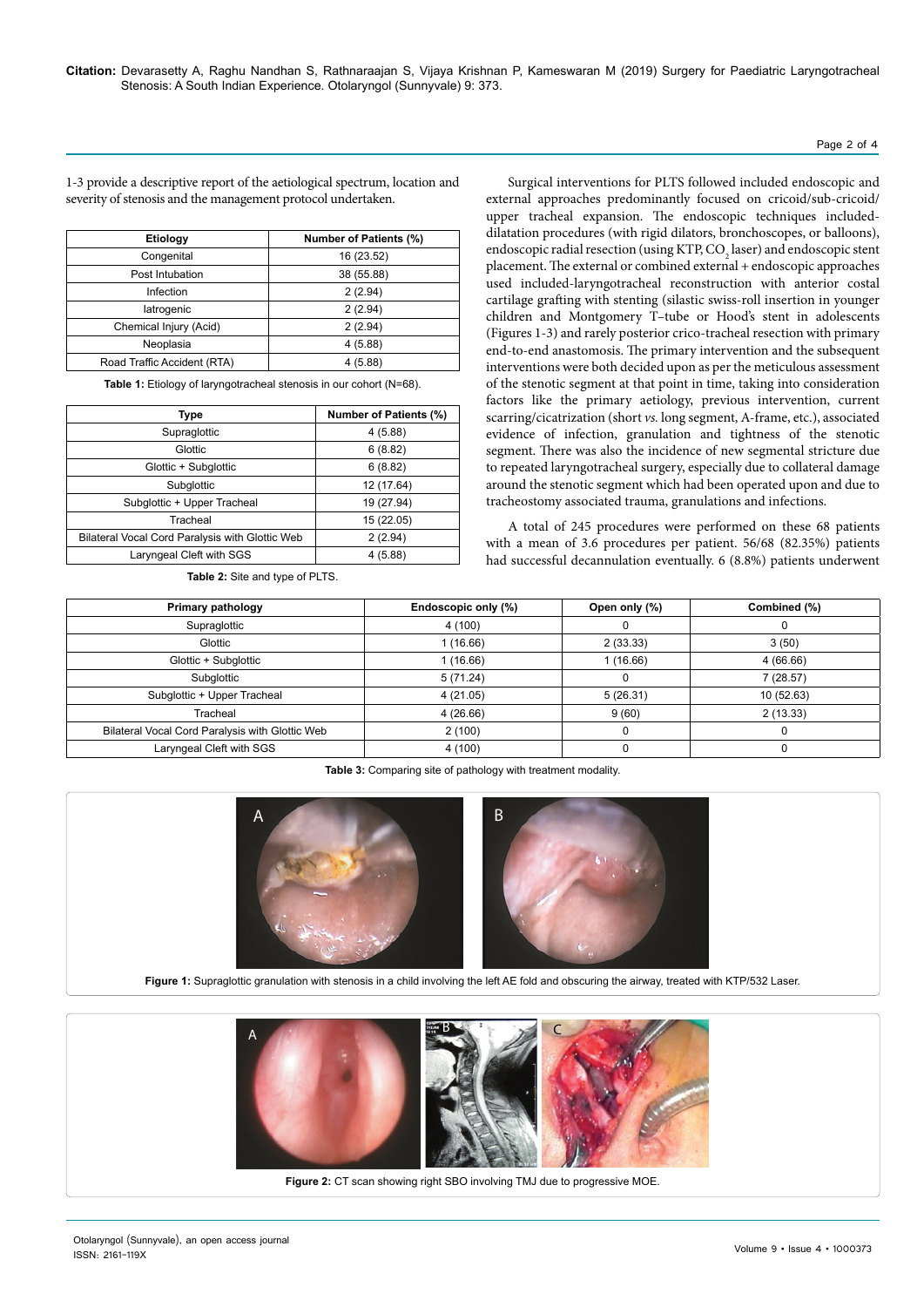**Citation:** Devarasetty A, Raghu Nandhan S, Rathnaraajan S, Vijaya Krishnan P, Kameswaran M (2019) Surgery for Paediatric Laryngotracheal Stenosis: A South Indian Experience. Otolaryngol (Sunnyvale) 9: 373.

# Page 3 of 4



**Figure 3:** Subglottic + Upper tracheal long-segment stenosis in a teenager treated with Montgomery T tube insertion.

| No of Pts: N=62 | <b>Site</b> | Primary<br>Procedure | <b>Subsequent Procedures</b> |                 |           |           | <b>Outcome</b> |              |                      |
|-----------------|-------------|----------------------|------------------------------|-----------------|-----------|-----------|----------------|--------------|----------------------|
| 4               | Supra       |                      |                              |                 |           |           |                |              | No Trach             |
| 7               | G+SG        | ACS, CCI, SR         |                              | D               |           |           |                |              | De                   |
| 3               | $G+SG$      | HS.                  | <b>SR</b>                    |                 | <b>SR</b> | <b>SR</b> | D              | ACS, CCI, SR | De                   |
| 4               | $G+SG$      | L, ACS, CCI          | ц                            |                 | L.        | L         |                |              | De                   |
| 10              | SG          | ACS, CCI, SR         | D                            | $\mathbf{\tau}$ |           |           |                |              | Trach (No follow up) |
| 6               | SG          | ACS, CCI, SR         |                              | D               |           |           |                |              | De                   |
| $\overline{7}$  | SG+T        | ACS, CCI, SR         | <b>SR</b>                    | D               | <b>SR</b> |           |                |              | De                   |
| 6               | SG+T        | $L, T-t$             | ACS, CCI, SR                 | D               | D         |           | D              | D            | Trach                |
| 3               | $SG+T$      | L. T-t. PCTR         | $T-t$                        |                 |           |           |                |              | De                   |
| 4               | T-upper     | $L, T-t$             | D                            | $T-t$           |           |           |                |              | De                   |
| 2               | T-mid       | L, T-t               | <b>TS</b>                    | D               | L, D      | D         | Trach          | L            | Trach                |
| $\overline{2}$  | T-mid       | $L, T-t$             | $T-t$                        | D               | D         |           |                |              | De                   |
| 3               | T-lower     | $L, T-t$             | D                            | $T-t$           | D         |           |                |              | Trach (No follow up) |
| 3               | T-lower     | $L, T-t$             | ⊾                            | ⊾               |           |           |                |              | De                   |

**Table 4:** Site-wise multiple surgical interventions until eventual outcome.

single-stage procedure whereas 62 (91.17%) patients had multiple surgical procedures on an average of 3.5 times (range 2 to 7 times). 12 (17.64%) patients had persistent tracheostomy including 5 (7.35%), who were lost for follow up. Re-stenosis was the most common complication, followed by excessive granulation and recurrent airway infections, which all together lead to the need for multiple interventions. Post-procedure wound care and tracheostomy care was paramount and was delivered by a dedicated pediatric airway allied rehabilitation team. Table 4 describes the cohort's site-wise pathology with the primary and subsequent interventions attempted prior to achieving successful airway patency and eventual decannulation.

## **Discussion**

The uniqueness of pediatric laryngotracheal anatomy makes laryngotracheal stenosis, a surgical challenge. The intricate mucosal integrity within the cartilage framework makes reconstitution of the airway lumen quite difficult, as every attempt at restoring it surgically may lead to further narrowing due to inflammatory reaction which heals by further fibrosis and cicatrisation. The main problem in pathophysiology in this entity is that we are fighting against nature which heals all insults with scarring leading to stenosis [1,2].

Laryngotracheal stenosis has been a challenging problem to manage with numerous surgical procedures devised to treat this condition, which clearly reflects the lack of a standardized surgical approach which could solve this problem. It has for long been the aim of otolaryngologists around the world, to device an ideal modality of

treatment but till date no single treatment of choice has come into vogue [5,6]. Repeated endoscopic dilatations and endoscopic removal of scar or granulations often provide only temporary relief with subsequent restenosis, especially in a tender airway as in children. Medical treatment with intra-lesional steroids, mitomycin-C and immunomodulatory drugs have been tried with some success especially in cases with severe restenosis [3].

 The choice of surgical procedure depends upon the age & general condition of the patient, in addition to the aetiology, site & nature of stenosis [1,5,6]. Open surgical techniques like laryngotracheal reconstruction with swissroll insertion or laryngeal stenting, provide a better option than conventional endoscopic dilatations for subglottic stenosis in children. The advantage of the swiss-roll is that it is custommade by meticulous calibration of the stenotic segment to snuggly fit into the pediatric airway after laser dilatation. This customized approach offers better results and avoids re-stenosis [4].

Earlier external surgical approaches like cartilage excision and auto-grafting or end to end anastomosis have more often ended up with complications of restenosis & granulations at the site of surgery. 8 Endoscopic laser dilatation has proved much safer in such cases due to less trauma to laryngeal mucosa and subsequent healing without fibrosis. Recent literature favours the use of laser for endoscopic dilatation with intraluminal stenting as a single stage procedure of choice for a large variety of stenosis [3,4]. KTP/532 Laser has proved to be the ideal laser for excising stenotic segments with high precision, effective coagulability & minimal collateral tissue damage. It can be